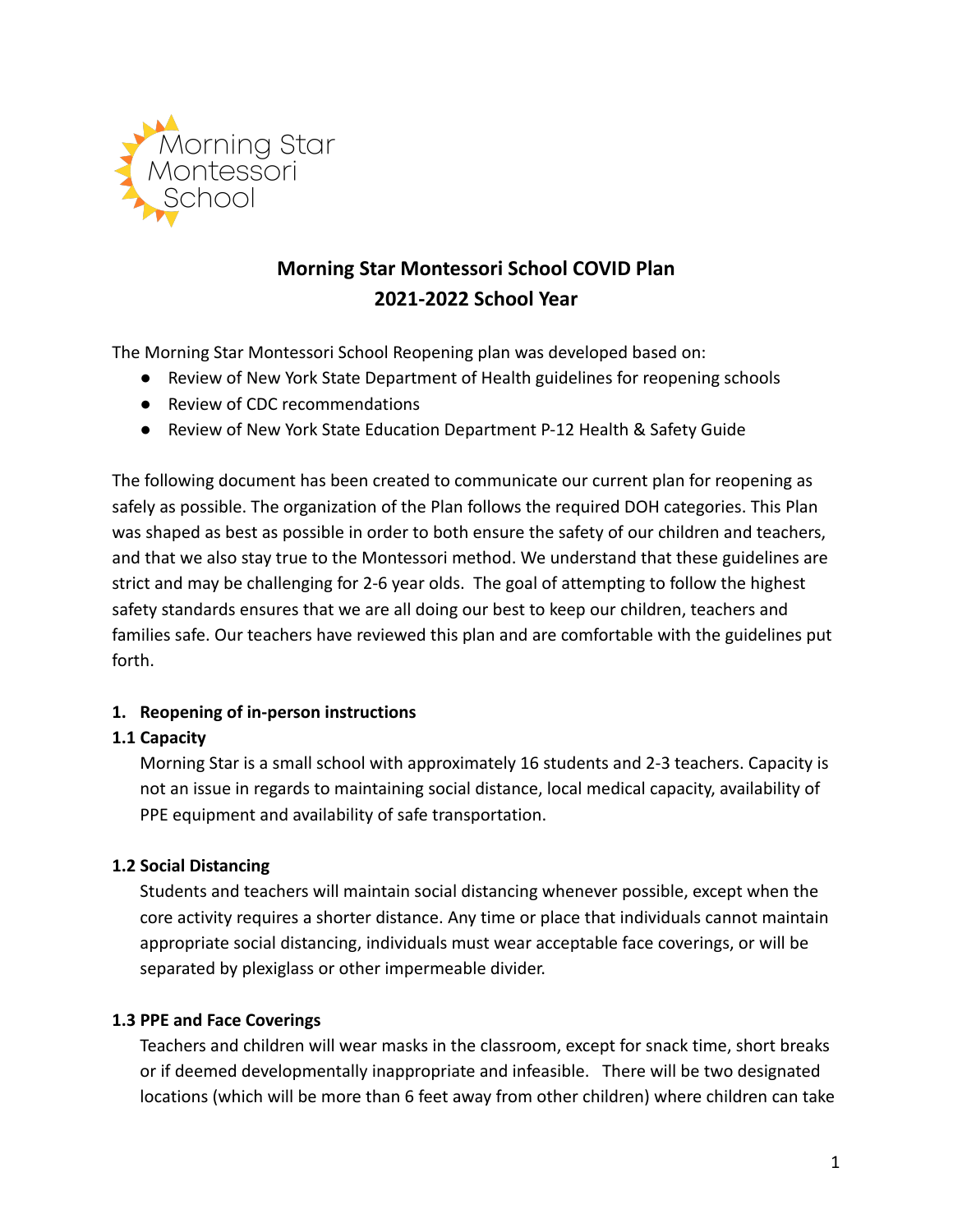a mask break when they request one or when teachers offer one. Children will be required to attend school with their own mask, but the school will have masks available if a situation arises and a child is in need of one. Children will also be asked to have additional masks in their shoebox at school as backup. School will purchase masks for the teachers. Students/parents/guardians and staff will be trained on how to put on, take off, clean and discard PPE. The school encourages all parents/guardians to practice appropriate mask use at home with their children (learning to put on, take off). The teachers have requested that children use a lanyard with their mask, so that they can stay around the child's neck when not in use. This will ensure that masks are not left around the classroom on tables, floors, etc. and that each child always has his/her with them at all times.

#### **1.4 Operational Activity**

*Class size*: Due to the small size of the school, class size does not need to be altered. The entire population of the School will be considered a single cohort.

*Phase-In:* The school will be using a phase-in period for the first 2 weeks of school. The amount of time that children are at school increases each day until they are there for the full 2 hours 55 minutes. This allows children to slowly adjust to the school day and new routine.

*Remote Learning*: The teachers and the education director will develop at-home plans, such as loaning works out to students, recorded video instructions of works, live zoom meetings with a teacher and 2-3 students at a time. Remote learning will be offered anytime during which there is full school closure.

*Hybrid/Alternate Schedule*: If a hybrid model/alternate schedule with smaller cohorts of children becomes a necessity due to local community transmission or other issues, the School will collaborate with teachers and parents to develop the best option for all parties.

*Parent-Child Evening* will be run in 2-3 sessions and will be limited to 1 parent per child (which is already a practice).

*Parent-Teacher Conferences* will be conducted virtually if necessary based on local transmission rates.

*Student Observation*: Only one parent at a time will be allowed for Student Observation.

*Cafeterias, libraries, playgrounds, and gymnasiums:* N/A. The school does not have any of these facilities.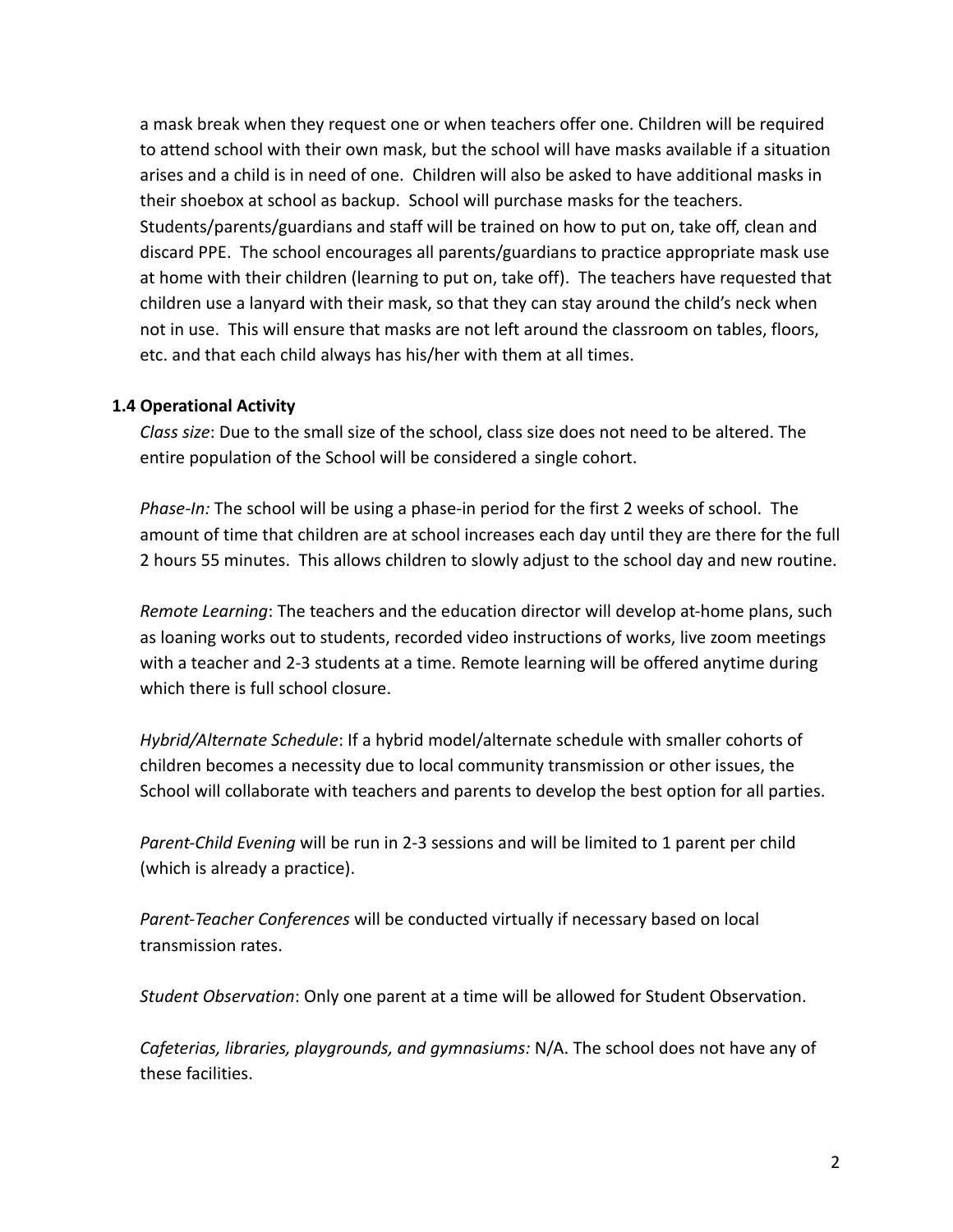*Field trips:* N/A. Students do not take field trips.

*Safety Coordinator*: School will designate a COVID-19 safety coordinator whose responsibilities include continuous compliance with all aspects of the school's reopening plan.

# **1.5 Restart Operations**

After teachers prepare the classrooms for the start of the year, the School will be cleaned and sanitized as necessary, especially in areas such as the bathroom and high-touch areas. The school will stock the school with the necessary cleaners, sanitizers, disinfectants and PPE equipment. Appropriate signage will be placed in the school regarding hygiene, sanitation and symptom awareness as recommended by the DOH. Prior to the start of school, teachers will be trained in proper PPE usage and disposal, social distancing, temperature screening (students and themselves), positive screening protocol, hygiene/disinfection protocol as per CDC and DOH, safe usage and storage of cleaners/sanitizers/disinfectants, use of cleaning log, safe food preparation, isolation procedure of ill student and policies regarding suspected or confirmed case of COVID-19. In addition, the school will provide parents with materials to keep at home that will outline screening procedures that are necessary prior to coming to school (in addition to the temperature check at drop-off). Parents will also receive materials to keep on hand regarding possible or confirmed diagnosis of COVID-19, and procedures in notifying the school.

# **1.6 Hygiene, Cleaning, and Disinfection**

# *Hygiene*

Teachers and staff will be trained on proper hand and respiratory hygiene as recommended by the CDC and DOH. Proper hygiene will be reviewed with students, including the importance of hand washing with soap for 20 seconds, using hand sanitizer when appropriate, covering sneezes and coughs with tissue/elbow (and washing hand with soap afterward), avoiding touching face, maintaining distance and wearing a mask. This information will be provided to parents/guardians to ensure that these habits are reinforced at home.

Teachers and students will sanitize hands immediately upon entering the School. The school will provide and maintain several hand hygiene stations, including 3-4 sinks for handwashing with soap. In addition, hand sanitizing stations (using CDC approved hand sanitizer) will be available for students and teachers to use upon entrance to school, before snack time, before using the water station, and as needed throughout the day. The school will have two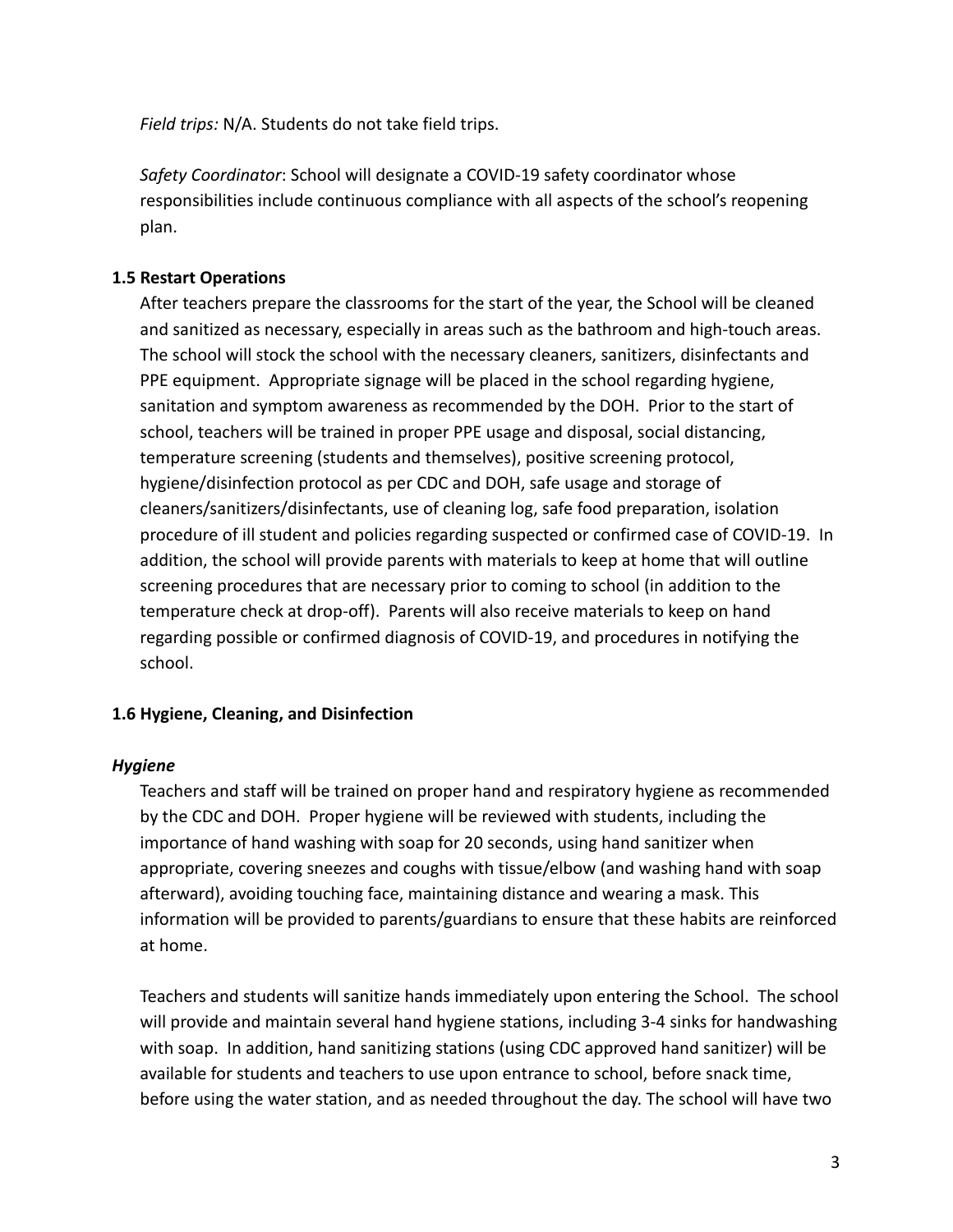touchless dispensers, one for sanitizer at the entrance to the building and one in the bathroom for soap. The use of hand sanitizer will be supervised by the teachers.

The school will provide signage next to sinks and near sanitizing stations to encourage appropriate handwashing (with soap for 20 seconds) and to remind teachers and students that visibly dirty hands need to be cleaned with soap, not hand sanitizer. Receptacles will be placed in the appropriate locations for disposal of soiled items including paper towels and PPE.

# *Cleaning and Disinfection*

Cleaning and disinfecting will be recorded into a log that will include date, time, scope of cleaning/disinfection, frequency for each facility/area type and assigned individual. The school will provide all necessary cleaning and disinfecting supplies, such as a CDC approved surface cleaner, paper towels, wipes and gloves. Sanitizers and surface cleaners used are included in the approved list put forth by the CDC. The school chose a non-toxic surface cleaner with hydrogen peroxide as the active ingredient. The school's bathroom is a single person bathroom and will be cleaned at the end of each 2 hour 55 minute school day. Frequently touched surfaces such as doorknobs, tables, desks, light switches, counters, phones, tablets, keyboards, toilets, sinks, faucets will be cleaned prior to the children entering the school, throughout the day as needed, and again after the children leave. When weather permits, windows will be open to allow for fresh air circulation.

All works will be cleaned, sanitized or isolated for an appropriate amount of time at the end of each school day. Any works that involve food will be individually planned using disposable or washable items or suspended if not deemed safe.

# *Cleaning and Disinfection Following Suspected or Confirmed COVID-19 Case*

If there is a confirmed or suspected COVID-19 case in the school, all CDC and DOH guidelines for cleaning and disinfecting will be followed. The school will wait as long as possible before cleaning and disinfecting using the CDC approved cleaners, sanitizers and PPE provided by the school. A thorough cleaning will be done of all areas of the school including entrance area, all high touch surfaces (doorknobs, tables, desks, light switches, counters, phones, tablets, keyboards, toilets, sinks, faucets), all works and materials used by the students, and entire bathroom. Any material that can not be easily sanitized (books, papers, cloth items) will be set aside and isolated until the appropriate time it takes for COVID-19 to die on the item. Outside doors and windows will be opened if possible to increase air circulation in the school. If more than 7 days has passed since the person who is suspected or confirmed to have COVID-19 has been in the school, additional cleaning is not necessary, but routine cleaning and disinfecting will continue.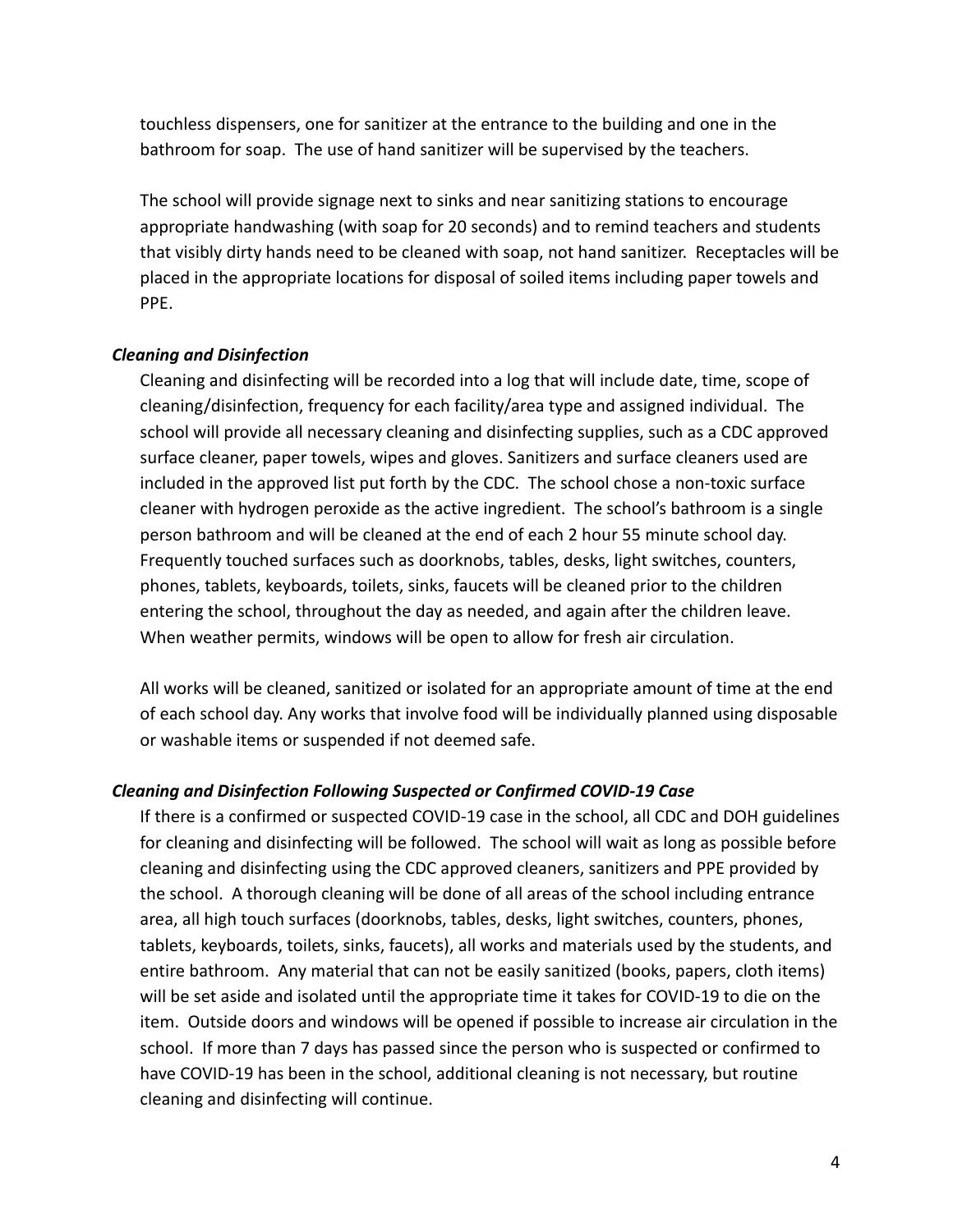#### **1.7 Extracurriculars**

Any extracurricular activities that may occur would be limited to small groups of children and the safety measures outlined in this Plan would be practiced by teachers and students.

### **1.8 Before and Aftercare**

The school does not offer before or aftercare.

#### **1.9 Vulnerable Populations**

The school will offer accommodations to anyone that is at an increased risk for severe COVID-19 illness so that they can safely participate. The school will examine possible accommodations on a case by case basis.

#### **1.10 Transportation - N/A**

#### **1.11 Food Services**

The school day is under 3 hours, so students only participate in a snack, not lunch. A teacher, wearing a mask, will prepare and distribute snacks to children. Children will be instructed to wash their hands with soap for 20 seconds prior to eating their snack. Children will not share snacks. As children will take their masks off for snack time, teachers will ensure that children will be 6 feet apart. A snack rotation schedule of small groups of children will be implemented, with smaller groups having their snack at a time in one room, while other children continue with activities in the other room.

The self-serve water station will remain available for children to use throughout the school day. Children will be instructed to use hand sanitizer before pouring their water into a disposable cup.

#### **1.12 Mental Health, Behavioral, and Emotional Support Services and Programs**

The school acknowledges that the transition back to in-person instruction may be difficult for some students. The school will be using a phase-in period for the first 2 weeks of school. The amount of time that children are at school increases each day until they are there for the full 2 hours 55 minutes. This allows children to slowly adjust to the school day and new routine. Teachers will be encouraged to communicate with parents/guardians about any behavioral or mental health concerns and the school will share community resources that are available to families.

#### **1.13 Communication**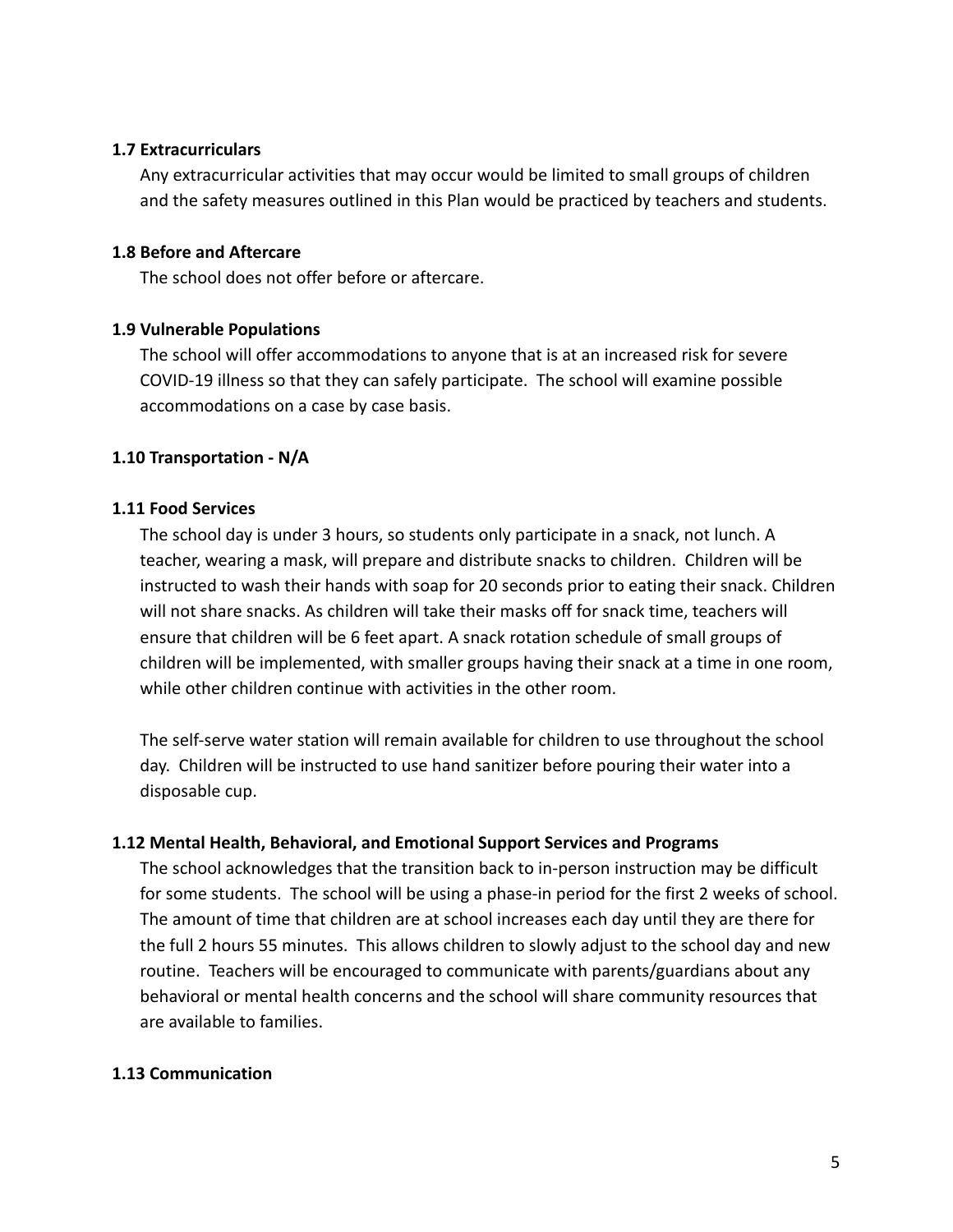Parents/guardians will be provided with a copy of this Plan. This Plan will also be posted on our website. As an additional measure, prospective students/families and other visitors will be made aware of screening protocol and other safety protocol through email and/or phone communication. School will designate a coordinator or other point(s)-of-contact to be the main contact upon the identification of positive COVID-19 cases and to be responsible for subsequent communication.

# **2. Monitoring**

# **2.1 Screening**

*Attending School:* Please keep your child home if they exhibit any of the following symptoms:

- Fever (greater than 100.0°F)/chills
- Cough/shortness of breath
- Fatigue
- Muscle/body aches
- **Headache**
- New loss of taste or smell
- Sore throat
- Congestion or runny nose
- Nausea or vomiting
- Diarrhea

School will also periodically administer a screening questionnaire for students that determines whether an individual has:

- (a) knowingly been in close or proximate contact in the past 14 days with anyone who has tested positive through a diagnostic test for COVID-19 or who has or had symptoms of COVID-19;
- (b) tested positive through a diagnostic test for COVID-19 in the past 14 days;
- (c) has experienced any symptoms of COVID-19, including a temperature of greater than 100.0°F, in the past 14 days

Students/parents/guardians must immediately disclose to the School if and when their responses to any of the aforementioned questions changes.

While the School will not administer screening questionnaires to children's immediate household members/caregivers, if an immediate household member or someone who frequently interacts with the child answers yes to any of the above screening questions, the child should also stay at home until the household member/caregiver has tested negative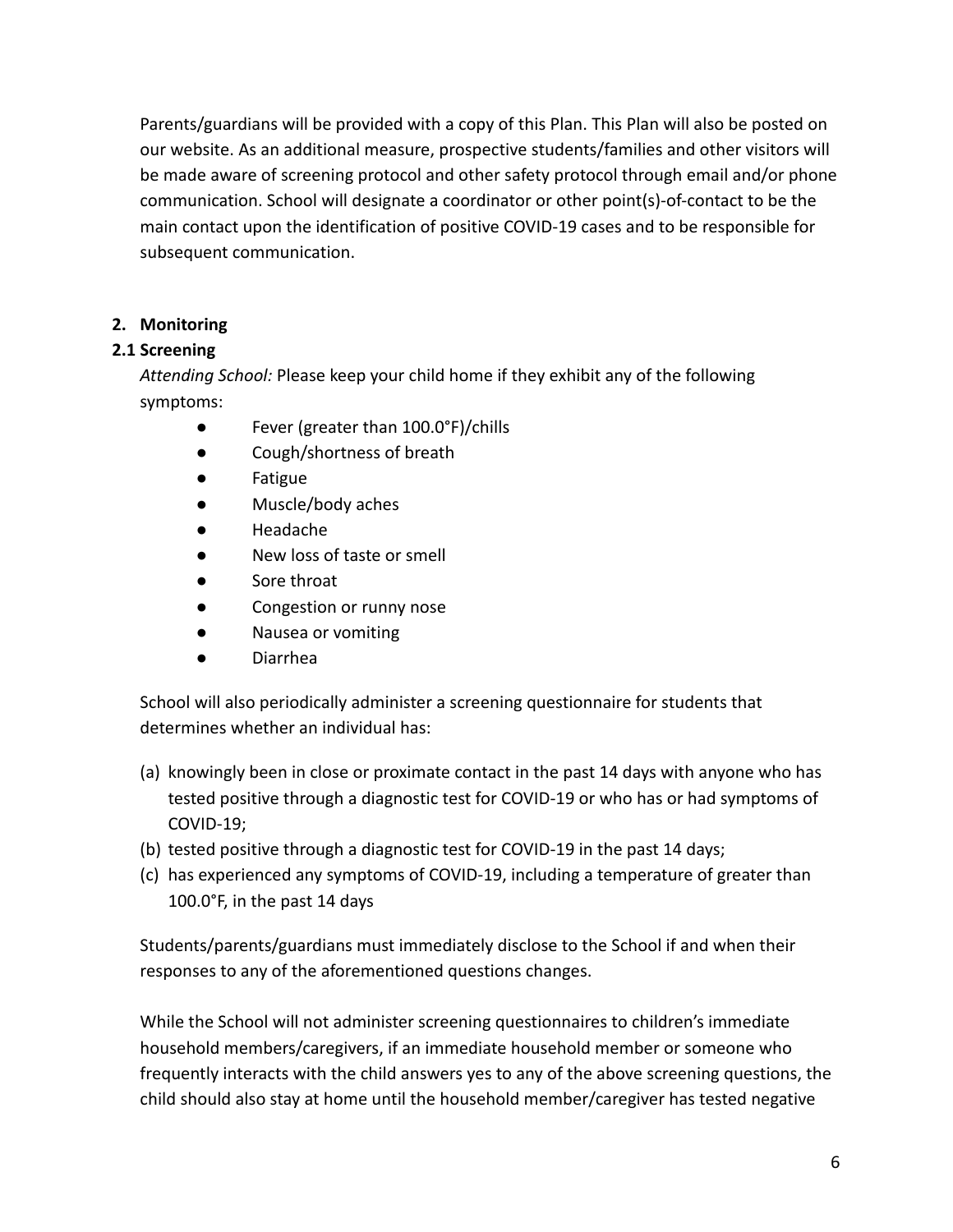for Covid..

*Student Morning Drop-Off:* The CDC no longer recommends temperature screenings upon entering school. Children will enter the school through the side door and will be greeted by a teacher. Children over 2 and adults will wear masks while outside of the school at pickup and drop off.

(Note: As per the School's usual practice, children enter the building without parents. Parents do not enter the building, as this makes for a smoother transition for the child in the School).

*Teachers Morning Screening:* Teachers will complete a daily screening questionnaire that determines whether an individual has:

- (a) knowingly been in close or proximate contact in the past 14 days with anyone who has tested positive through a diagnostic test for COVID-19 or who has or had symptoms of COVID-19;
- (b) tested positive through a diagnostic test for COVID-19 in the past 14 days;
- (c) has experienced any symptoms of COVID-19, including a temperature of greater than 100.0°F, in the past 14 days

Teachers must immediately disclose to the School if and when their responses to any of the aforementioned questions changes.

*Teacher Observation:* Teachers will be educated on observing students for signs of any type of illness while at school. In addition to the most commonly seen symptoms from the CDC that are listed above, teachers will be asked to look for symptoms such as flushed cheeks, rapid or difficulty breathing, fatigue, and irritability. A thermometer will be available for teachers to use if needed. School staff will also be made aware of the symptoms of Multisystem Inflammatory Syndrome which is a serious condition association with COVID-19 in children. Teachers will follow all illness management protocol if a child shows any of the following symptoms related to this syndrome: fever, abdominal pain, vomiting, diarrhea, neck pain, rash, bloodshot eyes, feeling extra tired, trouble breathing, pain or pressure in chest, new confusion, inability to wake or stay awake, bluish lips or face.

*Visitor Screening* (Prospective Parent Observation, Prospective Student Visits, Current Parent Observation, Parent-Child Evenings, Contractors/Vendors): Any parent/guardian or child who is interested in visiting the school must complete a "questionnaire that determines whether an individual has: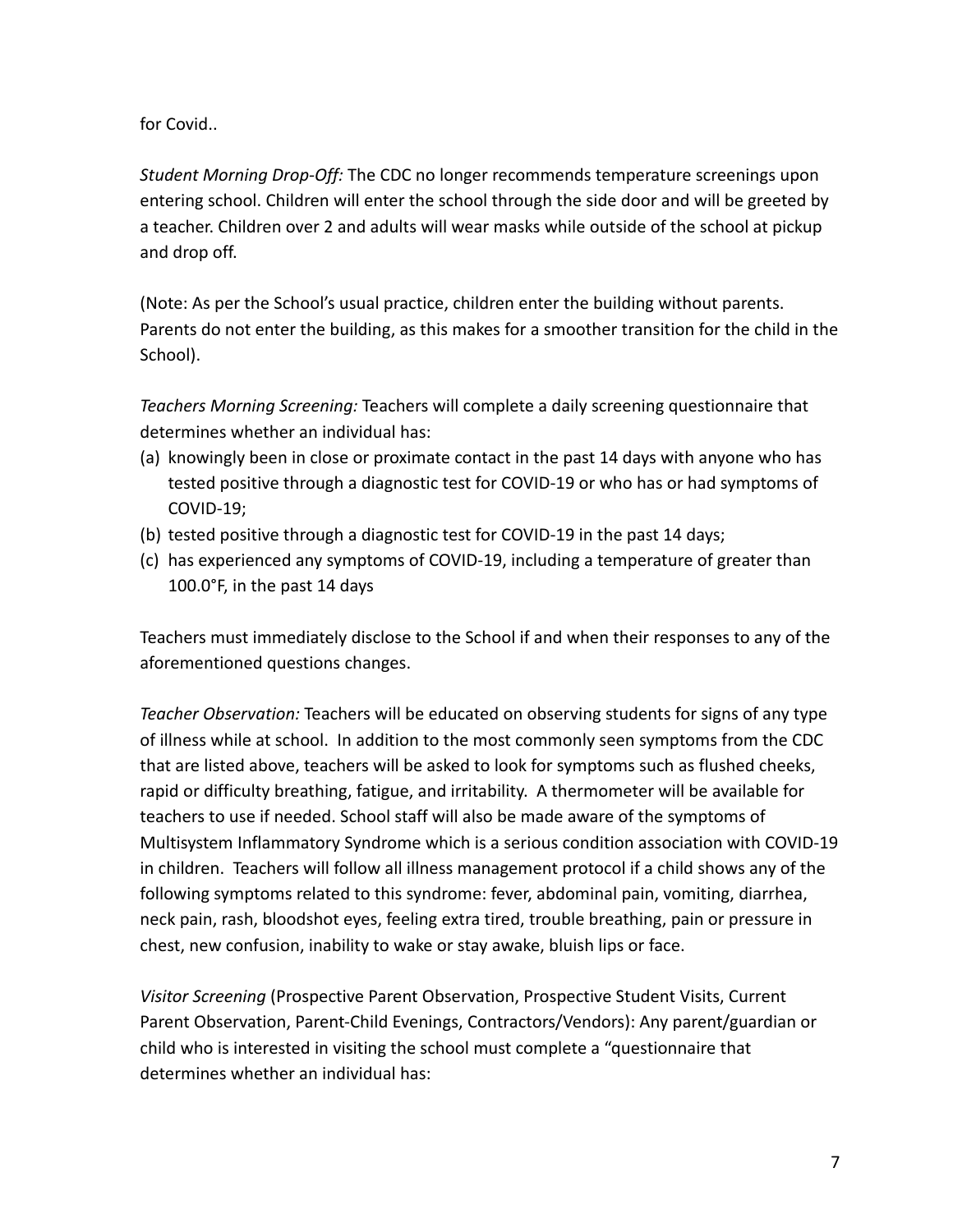- (a) knowingly been in close or proximate contact in the past 14 days with anyone who has tested positive through a diagnostic test for COVID-19 or who has or had symptoms of COVID-19;
- (b) tested positive through a diagnostic test for COVID-19 in the past 14 days;
- (c) has experienced any symptoms of COVID-19, including a temperature of greater than 100.0°F, in the past 14 days;

Contractors/vendors will not visit the school during school hours of operation.

*Screening Coordinator*: School will designate a central point of contact responsible for receiving and attesting to having reviewed all screening activities.

#### **2.2 Testing Protocols**

Teachers shall refer parents/guardians of sick students to get students tested if they show symptomatic behavior or if they respond yes to any questions listed in the questionnaire. For the sake of determining close contacts, all children will be deemed to have been in close contact due to the nature of Morning Star. Therefore, if a student should be tested and be found positive, or if a student shows symptoms as outlined above in screening, the teacher will inform the board, and the board will inform all parents and teachers of the situation. This will include an email to indicate that a student showed symptoms and resources for where and how children and family members can be tested. As necessary, the board will reach out to local health department resources and officials for up-to-date testing site information.

Teachers who are symptomatic or have responded yes to any of the questions in the questionnaire are requested to get tested and/or see their health care professionals and will inform the board to determine an appropriate date to return to in-person teaching at the school.

#### **2.3 Testing Responsibility**

Students/parents/guardians will be referred to the NYS Department of Health to determine appropriate testing location. <https://covid19screening.health.ny.gov/>

#### **2.4 Early Warning Signs**

If a student or teacher has a confirmed case of COVID-19 while school is in session (e.g. not over a holiday break), the School will close for 14 days, as students and teachers will have been exposed and are required to quarantine for 14 days, as per government mandate. School will follow all regulations put forth by state and local health departments.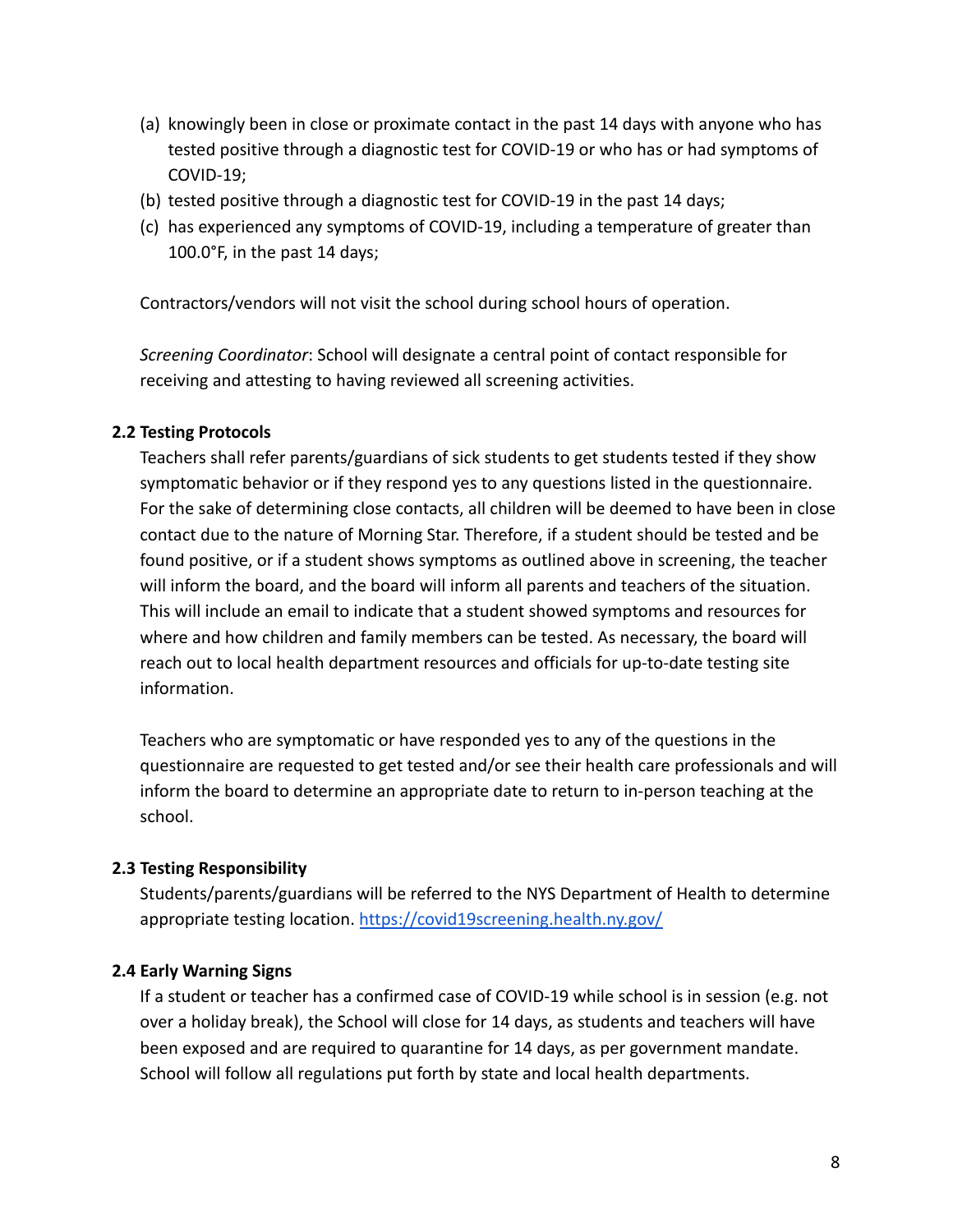# **3. Containment**

# **3.1 School Health Offices**

The School does not have a school health office. If symptoms of COVID are observed by teachers, teachers will follow Isolation guidelines as specified below.

# **3.2 Isolation**

If a child becomes ill during the school day, a parent/guardian will be notified immediately and the child will need to go home. They will be moved to an isolated area of the school (monitored by a teacher) where they will wait to be picked up.

# **3.3 Collection**

Parents/guardians will be contacted immediately and asked that they come as soon as possible to pick up their child. Teachers will look out the window to see when the parent has arrived or the parent will call the teacher to notify them of their arrival. Parent/guardian will wear a mask and come to the School door to pick up the child.

# **3.4 Infected Individuals**

If a student or teacher has a confirmed case of COVID-19, the School will close for 10 days, as students and teachers will have been exposed and are required to quarantine for 10 days, as per government mandate. Confidentiality will be maintained.

If a person is diagnosed with COVID-19 by a healthcare provider based on a test or their symptoms or does not get a COVID-19 test but has had symptoms, they should not be at school and should stay at home until:

- It has been at least 10 days since the individual first had symptoms;
- It has been at least three days since the individual has had a fever (without fever reducing medicine); and
- It has been at least three days since the individual's symptoms improved, including cough and shortness of breath
- Documentation from a health care provider following evaluation

# **3.5 Exposed Individuals**

Any person who was exposed to the COVID-19 virus must complete 10 days of quarantine and must have not developed symptoms before returning to school. In order to return to school individuals must supply "documentation from a health care provider following evaluation, negative COVID-19 diagnostic test result, and symptom resolution, or if COVID-19 positive, release from isolation."

# **3.6 Exhibiting COVID-19 symptoms**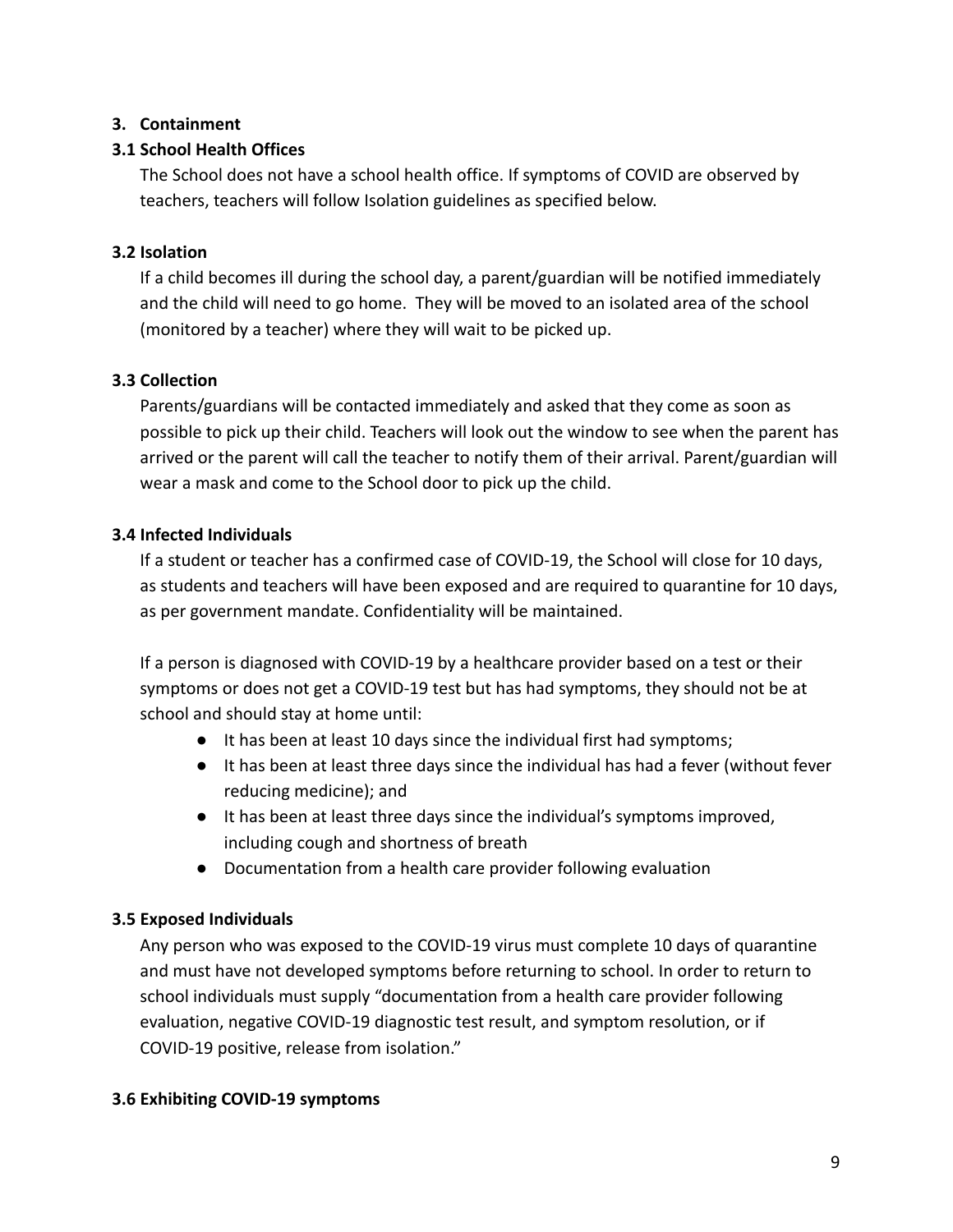After exhibiting symptoms of COVID-19, if the individual is not diagnosed by a healthcare provider with COVID-19 they can return to school:

- Once there is no fever, without the use of fever reducing medicines, and they have felt well for 24 hours; and
- If they have been diagnosed with another condition and has a healthcare provider written note stating they are clear to return to school

# **3.7 Hygiene, Cleaning, Disinfection**

If a student or teacher has a confirmed case of COVID-19 while school is in session (e.g. not over a holiday break), the School will close for 10 days, as students and teachers will have been exposed and are required to quarantine for 10 days, as per government mandate. School will follow all regulations put forth by state and local health departments. As the school will have been closed for longer than the recommended 7 days, regular cleaning and disinfection schedule will resume upon school opening.

If there is a suspected case in the school, the school will wait as long as possible before cleaning and open any outside doors and windows if possible to increase air circulation. All areas of the school will be thoroughly cleaned including frequently touched surfaces (doorknobs, tables, desks, light switches, counters, phones, tablets, keyboards, toilets, sinks, faucets) as well as materials used by the students. Anything that can not be cleaned will be set aside and isolated.

# **3.8 Contact Tracing**

"Contact tracing is a public health function performed by local public health departments to trace all persons who had contact with a confirmed case of COVID-19." To aid in public health officials:

- Teachers will keep accurate attendance records of students and staff
- Teachers will keep records of any visitors (e.g. prospective families or parent volunteers) that includes dates and times
- Teachers and the board will assist local health departments in tracing all contacts of an infected individual at school in accordance with the protocol, training, and tools provided through the New York State Contact Tracing Program and this section may be updated to reflect changes in that program.
- If teachers or board members get a call from "NYS Contact Tracing" (518-387-9993), they will answer the phone. Note that a contact tracer will: NEVER ask for a Social Security number, any private or school financial information, credit card information, or send a web link without proper authentication procedures.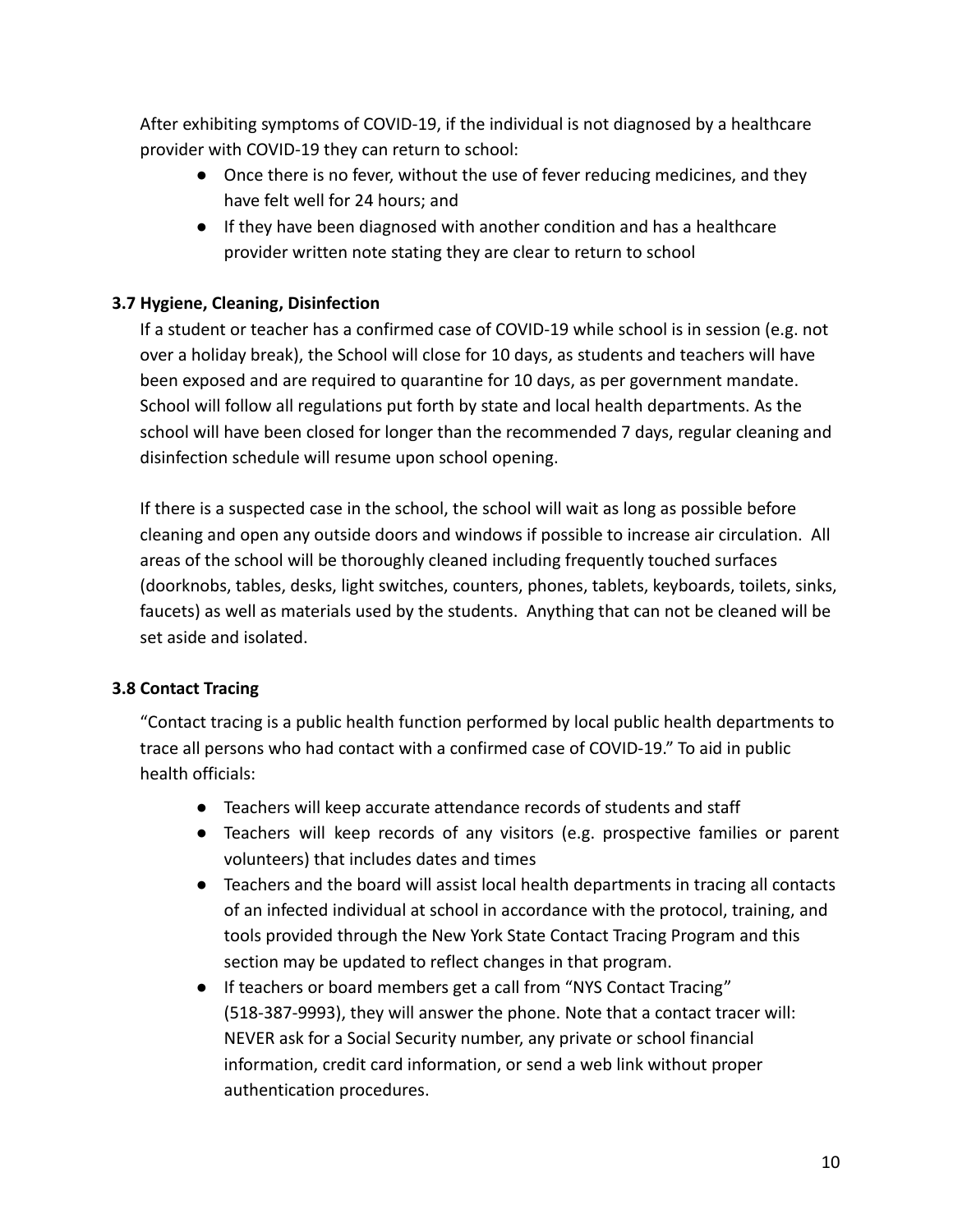● Privacy and confidentiality laws must be respected. If a teacher or board member is not sure if answering a question breaks such NYS or federal laws, she/he will refrain from answering and report the question to the board to be passed onto legal council when necessary. While Morning Star is not legally bound to follow Family Educational Rights and Privacy Act (FERPA), teachers will follow such guidelines and are prohibited from disclosing medical records. For such questions teachers should direct Contact Tracers to the family. Teachers do have the responsibility to inform the parent of suspected medical issues that the child exhibits within the classroom.

# **3.9 Communication**

Teachers and students are required to notify the school if an "individual has:

- knowingly been in close or proximate contact in the past 14 days with anyone who has tested positive through a diagnostic test for COVID-19 or who has or had symptoms of COVID-19;
- tested positive through a diagnostic test for COVID-19 in the past 14 days;
- has experienced any symptoms of COVID-19, including a temperature of greater than 100.0°F, in the past 14 days

If a student or teacher has a confirmed case of COVID-19, parents/guardians will be notified via email and phone as necessary. Teachers/parents guardians will be informed that the School will close for 10 days, as students and teachers will have been exposed and are required to quarantine for 10 days, as per government mandate. Confidentiality will be maintained.

# **4. Closure**

# **4.1 Closure triggers**

If a student or teacher has a confirmed case of COVID-19, the School will close for 10 days, as students and teachers will have been exposed and are required to quarantine for 10 days, as per government mandate. Confidentiality will be maintained.

The school will also close if mandated by the government.

School may also close at its own discretion for the safety of children, teachers and their families.

# **4.2 Operational Activity**

Teachers, Education Director and the Board will work to develop an at-home curriculum that best reflects the Montessori-style of learning.